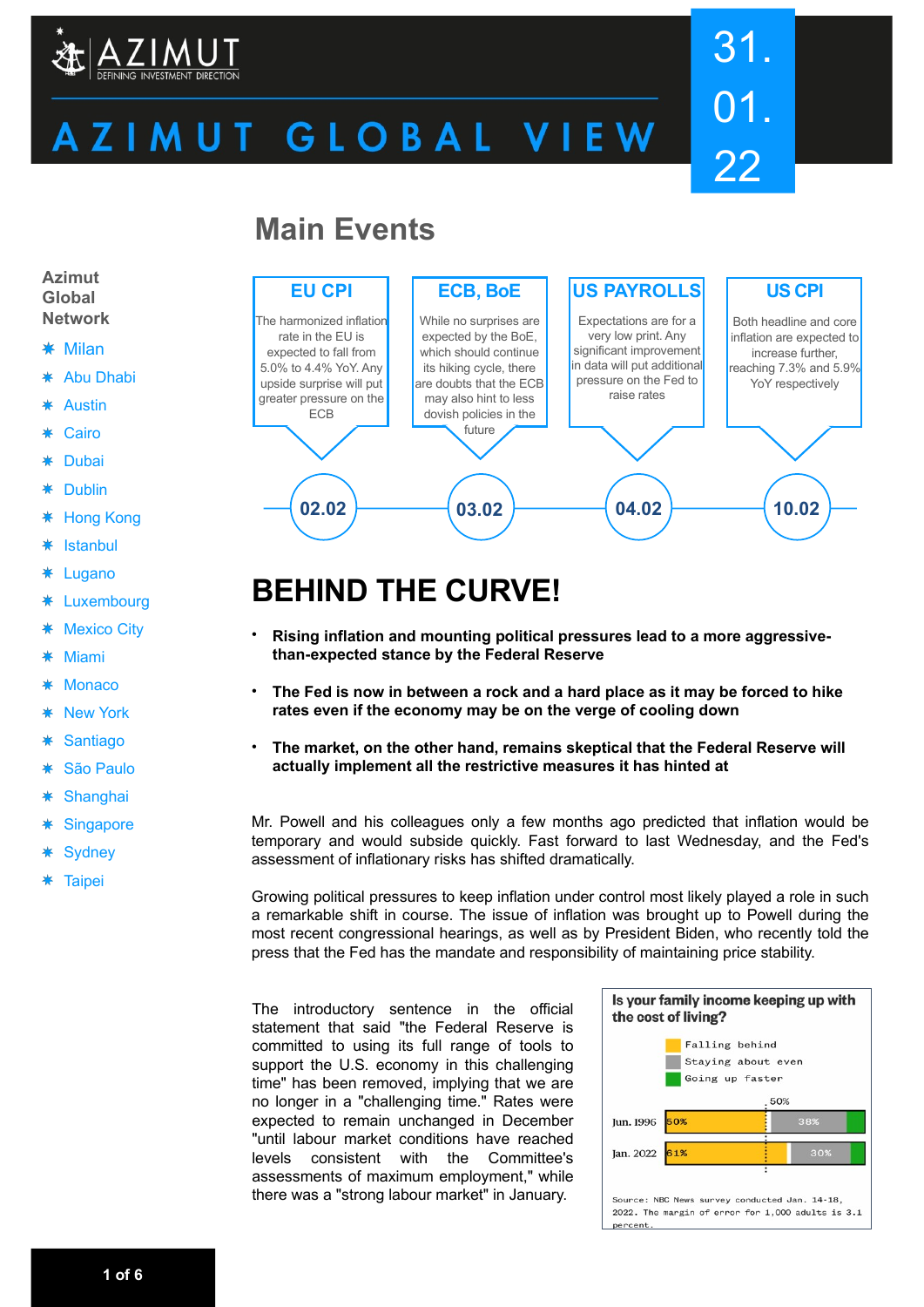### **(continued)**

The sentence from December "With inflation having exceeded 2 percent for some time" has been replaced by "With inflation well above 2 percent". During the press conference, while affirming that he "expects inflation to decline over the course of the year", Mr. Powell also said that "Inflation risks are still to the upside" and committed that "Fed will use tools to prevent higher inflation from becoming entrenched" and that he doesn't "rule out rising rates at every FOMC meeting" and as soon as March. He also added that the Fed has a lot of room to raise interest rates without damaging labor market, and that the best way to promote growth and a strong labour market is to keep inflation under control. Finally, while acknowledging that "the Fed balance sheet is much larger than it needs to be", Powell stated that the FOMC members have not yet decided how and when the balance sheet will be reduced, but added that the pace of the reduction may be faster than in previous occasions and that they will likely do it via the run-off of maturing debt.

Speaking about the future path of interest rake hikes and balance sheet reduction, Powell reaffirmed that the Fed will be data-dependent. Unfortunately this has not been the case over the past few years, including the post pandemic period, as if the Fed had followed a "systematic" approach to settings rates, it should have already hiked several times. As John P. Hussmann correctly wrote in an FT article, "'Systematic', in this context, means a framework where policy tools such as the level of the fed funds rate maintain a reasonably stable and predictable relationship with observable economic data such as inflation, employment, and the 'output gap' between real gross domestic product and its estimated full-employment potential. Systematic policy allows individuals and financial markets to anticipate the general stance of monetary policy based on observable data."



If the Fed had followed this "systematic" approach, such as following the guidance of the non-monetary variables or the Taylor rule (which some economists believe is no longer a reliable indicator), interest rates would have already been higher. That could have have prevented inflation from soaring that much, and allowed rates to rise when the economy was stronger. The risk for the Fed right now is that it will be forced to increase rates anyway to fight inflation, regardless of the strength of the economy and the economic fallouts of such actions.

The equity markets, which were trying to recover from the January 24 low, were caught by surprise by the Fed's hawkish stance, but after the immediate negative reaction, equity indices began to recover. This could be explained by the fact that while market participants acknowledged the Fed's resolve to rise rates (market based measures suggest that 5 hikes are now priced-in for 2022), the long-term rates which have the greates impact on equity valuations, have been stable because the market's view is that the Fed's hike will cause a slowdown or recession which in turn will force the Fed to reverse course again.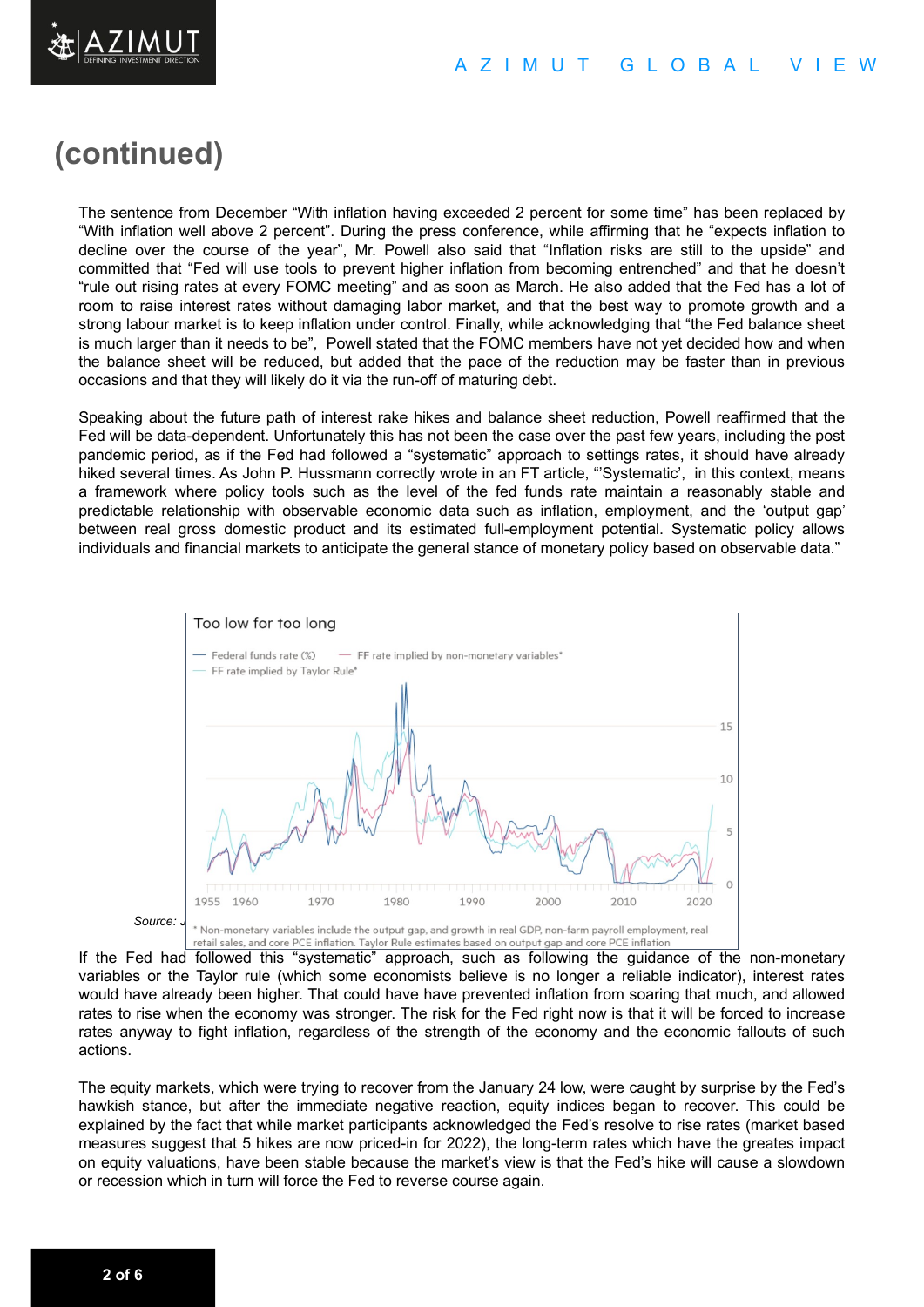

### **(continued)**

The market is also viewing an extended rate hike as unrealistic as the Federal Reserve rarely raised rates when the equity market was more than 10% off the 52-weeks highs, as shown by the graph below.



It is worth noting that that since 1990 the Fed only hiked rates once when the S&P500 was more than 10% below its 52-week highs. With the S&P500 already close to -10% at the end of January, market participants were skeptical of the possibility of an extended series of rate hikes. The picture is somewhat different if the observation period is extended to include also the 1970s, which were characterized by a rising inflation from already elevated levels. Furthermore, in the years preceding 1990, the notion of the "Fed put" was not yet established, as the common expectation that the Fed will step in and support equity markets whenever a correction starts to unfold began with Greenspan after 1987 and more evidently during the early 1990s.

Stock market performance in the medium term will thus be determined by who is correct about the future path of interest rates. If the Fed is correct and delivers all of the short-term interest rate hikes it has hinted at while also significantly reducing its balance sheet, then new corrections may occur throughout the rest of the year. If, on the other hand, the market is correct and inflation falls quickly and the economy slows enough to force the Fed to pause, the outlook becomes much brighter, especially given that the reporting season has been very good thus far.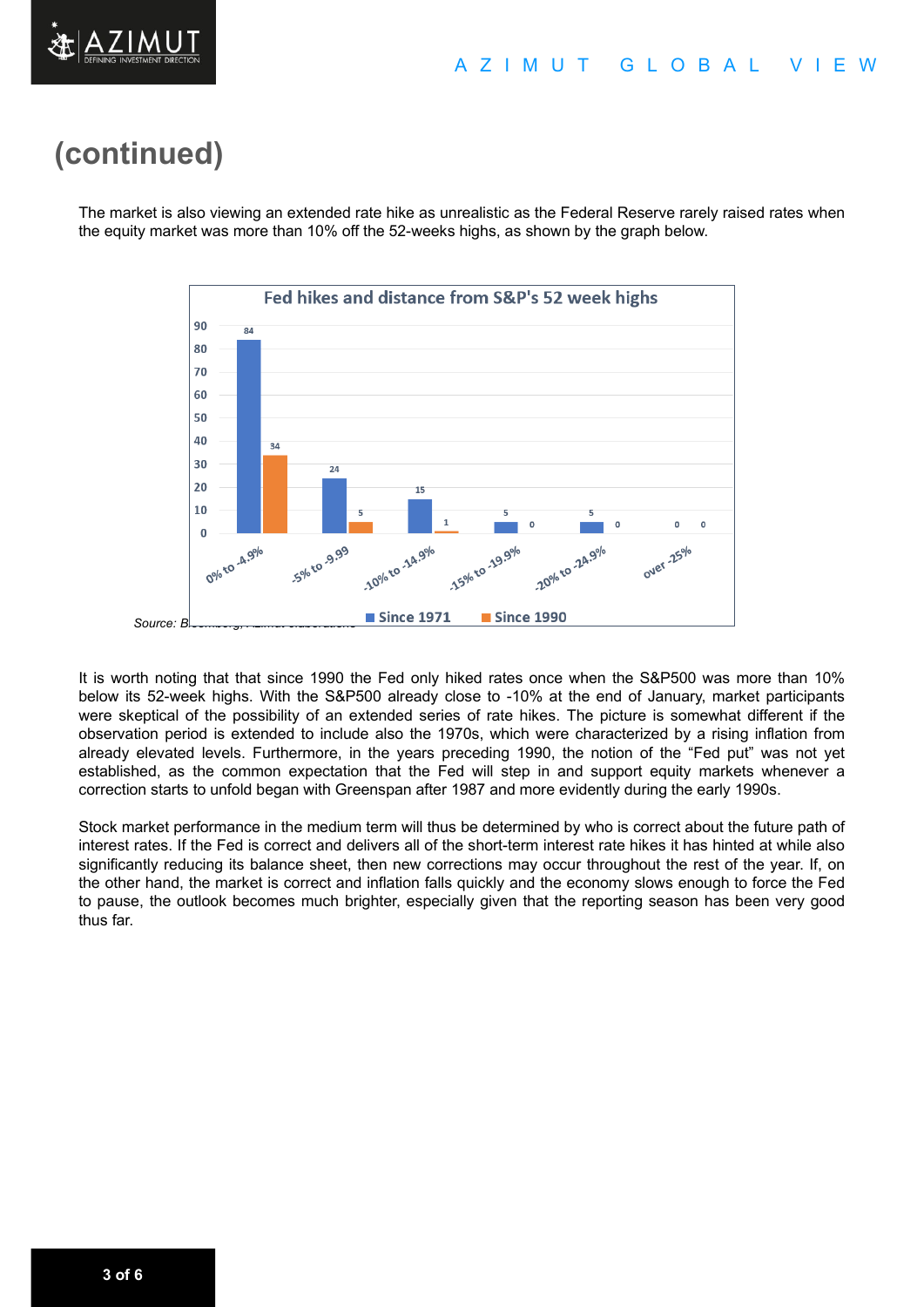

### **Asset Allocation View**



### **Equity**

#### **Developed Markets**



We upgraded our recommendation on Developed Markets Equities to **Slightly Overweight** owing to the fact that the worst-case scenario targets of the 2022 Equity Outlook were nearly met during the January correction. This upgrade should be read as a short term recommendation, meaning that a bounce from the lows is possible, mainly from US and growth stocks that suffered the most recently. In the medium term the view become more cautious now, given Powell's surprisingly hawkish tone, as we argued in this report's prologue. In addition, due to the prospect of higher rates and reduced fiscal stimulus in the medium term, we prefer value and defensive stocks, Nonetheless, thanks to the dispersion in valuations and YTD returns, we are confident that it will be possible to find good investment opportunities in all markets, sectors and styles.

#### $\equiv$ **US Europe Japan**

### **Emerging Markets**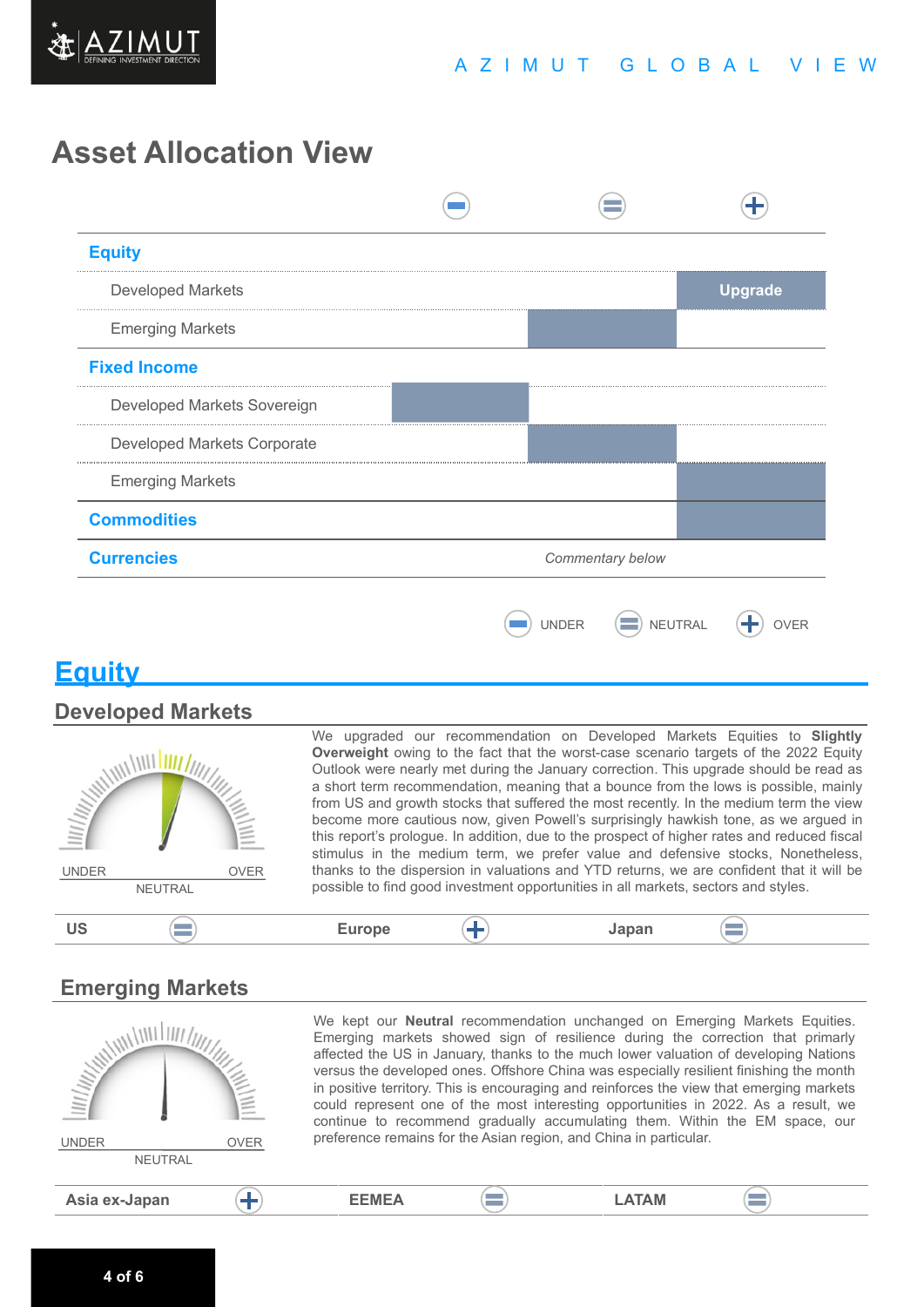

#### A Z I M U T G L O B A L V I E W

### **Fixed Income**

#### **Developed Markets Sovereign**

| <b>IIII/III////</b><br><b>UNDER</b> | <b>NEUTRAL</b> | $\equiv$<br><b>OVER</b> |  |                       | could lead to a compression of the BTP-Bund spread. | We maintained our slightly underweight recommendation on Developed Markets<br>Sovereign Bonds unchanged. Following the Federal Reserve's hawkish turn, short term<br>rates will likely continue to rise further, while increases in the long-end of the curves may<br>be more contained as the market will likely price in a higher probability of recession. In<br>Europe, CPI data continue to surprise to the upside, which could prompt ECB to use less<br>accommodative language this Thursday as well, even if no change in the monetary policy<br>is expected. As a result, we are turning more bearish on EU core bonds. On the contrary,<br>the confirmation of Mattarella as President of the Republic and Draghi as Prime Minister |  |
|-------------------------------------|----------------|-------------------------|--|-----------------------|-----------------------------------------------------|-----------------------------------------------------------------------------------------------------------------------------------------------------------------------------------------------------------------------------------------------------------------------------------------------------------------------------------------------------------------------------------------------------------------------------------------------------------------------------------------------------------------------------------------------------------------------------------------------------------------------------------------------------------------------------------------------------------------------------------------------|--|
| <b>EU Core</b>                      |                | <b>EU Periphery</b>     |  | US<br><b>Treasury</b> | <b>Contract</b>                                     | <b>Japanese JGB</b>                                                                                                                                                                                                                                                                                                                                                                                                                                                                                                                                                                                                                                                                                                                           |  |

#### **Developed Markets Corporate**



We maintained our **Neutral** recommendation on Developed Markets Corporates. The recent widening of both investment grade and high yield bonds spreads is not considered extended enough to warrant an upgrade for the asset class. A faster than expected tapering and a more sustained pace of rate hikes are likely to continue to weight on developed markets corporate bonds. We continue to recommend taking a cautious stance on the asset class and favoring strategies that actively manage the duration and/or are focused on short maturities.

 $\sqrt{2}$ 

**Emerging Markets**

| <b>WILLIAM</b><br><b>OVER</b><br><b>UNDER</b><br><b>NEUTRAL</b> |                         | We confirmed our Sligthly Overweight recommendation on emerging market bonds.<br>During the second half of January emerging market bonds began to shows signs of<br>strength, exactly when developed market corporate bonds spreads began to widen.<br>We maintained our more bullish view on high yield bonds, and particularly Asian high<br>yields which are trading at spreads that are close to the highest levels in decades as<br>a result of Chinese government crackdown and of the Evergrande crisis. Additionally,<br>the fact that EM central banks are much further along in their hiking cycle than their<br>DM peers, there is little downside left on EM bonds, at least in terms of duration risk. |
|-----------------------------------------------------------------|-------------------------|---------------------------------------------------------------------------------------------------------------------------------------------------------------------------------------------------------------------------------------------------------------------------------------------------------------------------------------------------------------------------------------------------------------------------------------------------------------------------------------------------------------------------------------------------------------------------------------------------------------------------------------------------------------------------------------------------------------------|
| <b>Local Currency</b><br><b>Contract</b>                        | <b>Hard Currency IG</b> | <b>Hard Currency HY</b>                                                                                                                                                                                                                                                                                                                                                                                                                                                                                                                                                                                                                                                                                             |

#### **Commodities** We kept our **Slightly Positive** view on the Commodities. We continue to prefer WILLIAM LINE precious metals, given that the real rates are still deeply negative and have lagged other commodities. Additionally, precious metals are one of the few asset classes that may serve as a hedge in the event of a market turbulence or geopolitical crisis, or as an inflation hedge if inflation is not temporary. We have maintained a more cautious view on the other commodities. UNDER OVER **NEUTRAL Precious**  $\left(\frac{1}{2}\right)$  **Energy**  $\left(\frac{1}{2}\right)$  **Industrial**  $\left(\frac{1}{2}\right)$  **Agricultural**  $\left( \equiv \right)$